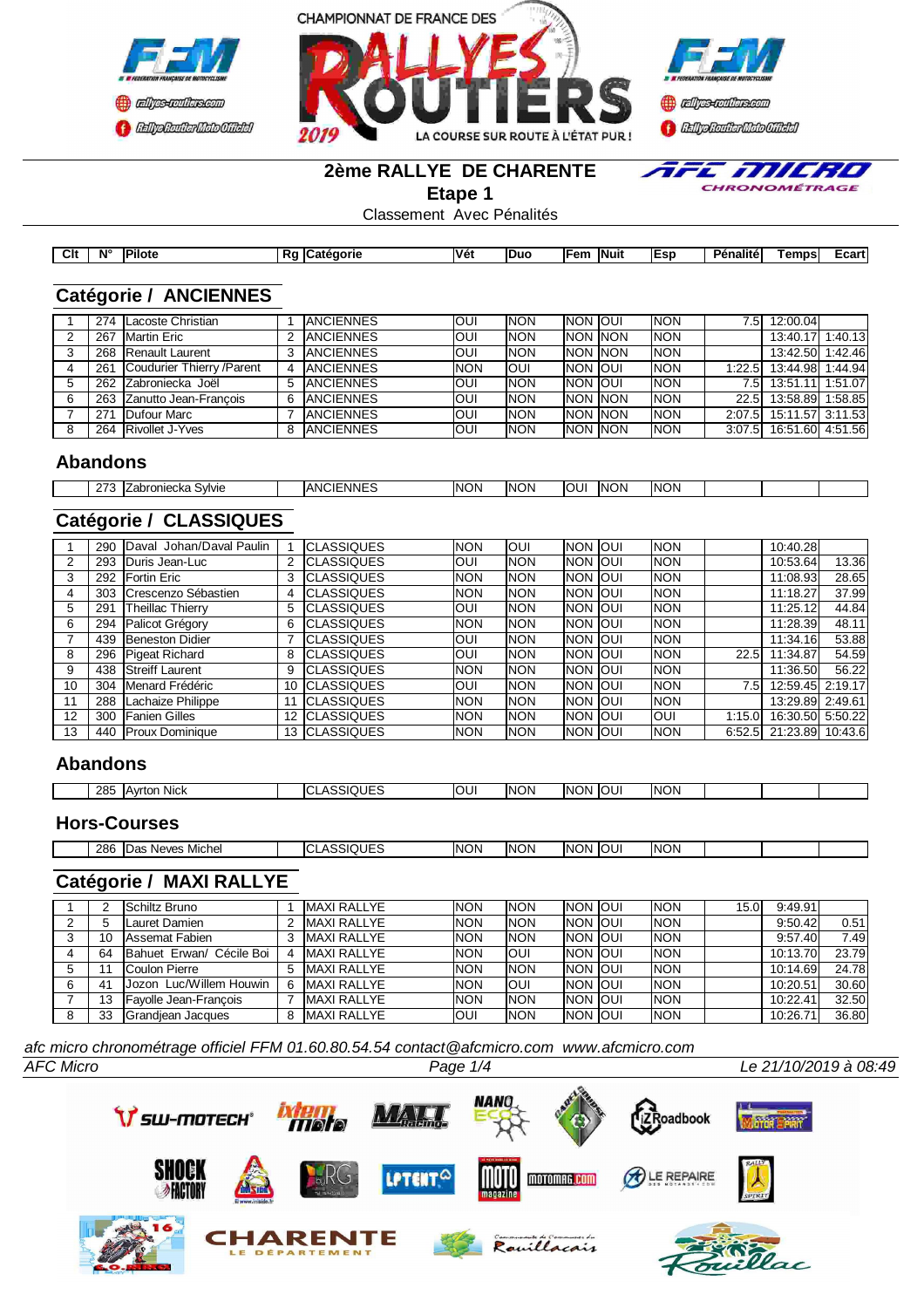



# 2ème RALLYE DE CHARENTE

fific Millino CHRONOMÉTRAGE

Etape 1 Classement Avec Pénalités

| lassement Avec Penalités |  |
|--------------------------|--|
|                          |  |

| Clt<br>$\sim$ | $N^{\circ}$ | .<br>™ilote | aorie<br>Cated | Vét | Duc | lFem<br>$\sim$ | <b>Nuit</b><br>____ | <b>IEsp</b> | .<br>Dár.<br>enalite | emps | ⊏cart'<br>____ |
|---------------|-------------|-------------|----------------|-----|-----|----------------|---------------------|-------------|----------------------|------|----------------|
|               |             |             |                |     |     |                |                     |             |                      |      |                |

## **Catégorie / MAXI RALLYE**

| 9  | 25  | Borgeat Gerard/ Réaux E     | 9              | <b>MAXI RALLYE</b> | OUI        | OUI        | Inon        | loui | Inon        | 7.5    | 10:46.08         | 56.17   |
|----|-----|-----------------------------|----------------|--------------------|------------|------------|-------------|------|-------------|--------|------------------|---------|
| 10 | 406 | Coppini Luigi               | 10             | <b>MAXI RALLYE</b> | <b>NON</b> | <b>NON</b> | INON        | loui | <b>NON</b>  |        | 10:49.53         | 59.62   |
| 11 | 42  | Vermorel Sylvain            | 11             | <b>MAXI RALLYE</b> | <b>NON</b> | <b>NON</b> | INON        | loui | Inon        |        | 10:49.55         | 59.64   |
| 12 | 65  | <b>Billard Xavier</b>       | 12             | <b>MAXI RALLYE</b> | <b>NON</b> | <b>NON</b> | INON        | loui | <b>NON</b>  |        | 10:57.47         | 1:07.56 |
| 13 | 68  | <b>Francois Nicolas</b>     | 13             | <b>MAXI RALLYE</b> | <b>NON</b> | <b>NON</b> | Inon        | loui | Inon        | 7.5    | 11:09.35         | 1:19.44 |
| 14 | 44  | Basello Florent/Forillère L | 14             | <b>MAXI RALLYE</b> | <b>NON</b> | OUI        | NON         | loui | <b>NON</b>  |        | 11:10.65         | 1:20.74 |
| 15 | 54  | <b>Deburck Philippe</b>     | 15             | <b>MAXI RALLYE</b> | OUI        | <b>NON</b> | NON         | loui | Inon        |        | 11:12.04         | 1:22.13 |
| 16 | 46  | Dosmas Philippe et Moniq    | 16             | <b>MAXI RALLYE</b> | <b>OUI</b> | OUI        | Inon        | loui | Inon        |        | 11:12.08         | 1:22.17 |
| 17 | 26  | Connan Yannick              | 17             | <b>MAXI RALLYE</b> | <b>NON</b> | <b>NON</b> | NON         | loui | <b>NON</b>  |        | 11:13.51         | 1:23.60 |
| 18 | 51  | Pelaez Sylvain              | 18             | <b>MAXI RALLYE</b> | <b>NON</b> | <b>NON</b> | <b>INON</b> | loui | loui        | 7.5    | 11:19.91         | 1:30.00 |
| 19 | 21  | Maurel Eric                 | 19             | <b>MAXI RALLYE</b> | <b>NON</b> | <b>NON</b> | <b>NON</b>  | loui | <b>INON</b> |        | 11:24.81         | 1:34.90 |
| 20 | 27  | Vaugelade Jean-Pierre       | 20             | <b>MAXI RALLYE</b> | <b>NON</b> | <b>NON</b> | <b>NON</b>  | loui | <b>NON</b>  |        | 11:25.04         | 1:35.13 |
| 21 | 59  | Stephan Pierre/Brunet Elo   | 2 <sup>1</sup> | <b>MAXI RALLYE</b> | <b>NON</b> | <b>INO</b> | Inon        | loui | <b>INON</b> |        | 11:33.81         | 1:43.90 |
| 22 | 407 | Boisserie Philippe/Dideric  |                | <b>MAXI RALLYE</b> | <b>NON</b> | OUI        | <b>NON</b>  | loui | <b>INON</b> |        | 11:42.38         | 1:52.47 |
| 23 | 403 | <b>Porcher Fabrice</b>      | 23             | <b>MAXI RALLYE</b> | <b>NON</b> | <b>NON</b> | Inon        | loui | <b>NON</b>  | 1:15.0 | 11:46.99         | 1:57.08 |
| 24 | 58  | Bourgeois Frédéric          | 24             | <b>MAXI RALLYE</b> | <b>OUI</b> | <b>NON</b> | Inon        | loui | Inon        | 7.5    | 11:58.80         | 2:08.89 |
| 25 | 402 | Pauluis Patrick             | 25             | <b>MAXI RALLYE</b> | OUI        | <b>NON</b> | <b>INON</b> | loui | <b>NON</b>  | 1:22.5 | 12:08.68         | 2:18.77 |
| 26 | 31  | Potier Guillaume            | 26             | MAXI RALLYE        | <b>NON</b> | <b>NON</b> | Inon        | loui | Inon        |        | 12:09.56 2:19.65 |         |
| 27 | 55  | Lamour Marc                 | 27             | <b>MAXI RALLYE</b> | <b>NON</b> | <b>NON</b> | INON        | loui | <b>NON</b>  | 7.5    | 12:10.93         | 2:21.02 |
| 28 | 401 | <b>Monostori Michel</b>     | 28             | <b>MAXI RALLYE</b> | <b>OUI</b> | <b>NON</b> | Inon        | loui | <b>NON</b>  | 1:37.5 | 13:37.82         | 3:47.91 |
| 29 | 416 | Lavignasse Jean-pierre      | 29             | <b>MAXI RALLYE</b> | <b>OUI</b> | <b>NON</b> | Inon Inon   |      | <b>NON</b>  | 52.5l  | 13:38.45         | 3:48.54 |
| 30 | 408 | <b>IPouilloux Jerome</b>    | 30             | <b>MAXI RALLYE</b> | <b>NON</b> | <b>NON</b> | Inon Ioui   |      | <b>INON</b> | 37.5I  | 13:45.72         | 3:55.81 |
| 31 | 400 | <b>Baudot Pascal</b>        | 31             | <b>MAXI RALLYE</b> | <b>NON</b> | <b>NON</b> | Inon        | loui | <b>NON</b>  | 3:52.5 | 15:51.50         | 6:01.59 |
| 32 | 404 | <b>Barthout Louis</b>       | 32             | <b>MAXI RALLYE</b> | <b>NON</b> | <b>NON</b> | Inon Inon   |      | NON         | 3:52.5 | 16:19.49         | 6:29.58 |

## **Catégorie / RALLYE 1**

|                | 4   | IBreban Luc                |    | <b>RALLYE 1</b>  | <b>NON</b> | <b>NON</b> | Inon Ioui       |             | <b>NON</b> |                   | 9:37.88                   |         |
|----------------|-----|----------------------------|----|------------------|------------|------------|-----------------|-------------|------------|-------------------|---------------------------|---------|
| $\overline{2}$ | 3   | Cauquil Romain             | 2  | <b>RALLYE 1</b>  | <b>NON</b> | <b>NON</b> | <b>INON</b>     | <b>IOUI</b> | Inon       |                   | 9:48.71                   | 10.83   |
| 3              | 67  | <b>Bian Pierre-Yves</b>    | 3  | <b>RALLYE 1</b>  | <b>NON</b> | <b>NON</b> | <b>NON</b>      | loui        | <b>NON</b> |                   | 9:58.81                   | 20.93   |
| 4              | 18  | Gambino Davy               | 4  | <b>RALLYE 1</b>  | <b>NON</b> | <b>NON</b> | <b>NON</b>      | loui        | <b>NON</b> |                   | 10:07.27                  | 29.39   |
| 5              | 8   | David Maxime               | 5  | <b>RALLYE 1</b>  | <b>NON</b> | <b>NON</b> | <b>INON</b>     | loui        | <b>NON</b> |                   | 10:16.84                  | 38.96   |
| 6              | 99  | <b>I</b> Devillard Mathieu | 6  | <b>IRALLYE 1</b> | <b>NON</b> | <b>NON</b> | <b>INON</b>     | loui        | NON        |                   | 10:22.98                  | 45.10   |
| 7              | 94  | Larue Gilles               |    | <b>RALLYE 1</b>  | OUI        | <b>NON</b> | <b>INON</b>     | loui        | <b>NON</b> |                   | 10:33.49                  | 55.61   |
| 8              | 105 | <b>I</b> Simonnet Hervé    | 8  | <b>IRALLYE 1</b> | OUI        | <b>NON</b> | <b>NON</b>      | loui        | <b>NON</b> | 22.5I             | 10:43.89                  | 1:06.01 |
| 9              | 119 | Nuper Morten/Fannechon     | 9  | <b>RALLYE 1</b>  | <b>NON</b> | <b>OUI</b> | <b>INON</b>     | loui        | <b>NON</b> |                   | 10:48.01                  | 1:10.13 |
| 10             | 113 | <b>IGrosse Johann</b>      | 10 | <b>IRALLYE 1</b> | <b>NON</b> | <b>NON</b> | <b>INON</b>     | IOUI        | NON        |                   | 10:48.29                  | 1:10.41 |
| 11             | 104 | Preudhomme benjamin        | 11 | <b>RALLYE 1</b>  | <b>NON</b> | <b>NON</b> | <b>INON</b>     | loui        | Ioui       |                   | 11:10.19                  | 1:32.31 |
| 12             | 123 | Moreau Loane               | 12 | <b>RALLYE 1</b>  | <b>NON</b> | <b>NON</b> | <b>NON</b>      | loui        | <b>NON</b> | 15.0 <sub>l</sub> | 11:13.92                  | 1:36.04 |
| 13             | 411 | <b>IGate Damien</b>        | 13 | <b>RALLYE 1</b>  | <b>NON</b> | <b>NON</b> | <b>NON</b>      | loui        | <b>NON</b> |                   | 11:18.91                  | 1:41.03 |
| 14             | 108 | Gilli Aurélien             | 14 | <b>RALLYE 1</b>  | <b>NON</b> | <b>NON</b> | <b>INON</b>     | <b>IOUI</b> | <b>NON</b> | 7.5               | 11:50.83 2:12.95          |         |
| 15             | 414 | <b>Blay Yohan</b>          |    | 15 RALLYE 1      | <b>NON</b> | <b>NON</b> | <b>INON</b>     | loui        | <b>NON</b> |                   | 11:55.39 2:17.51          |         |
| 16             | 415 | <b>Poitevin Julien</b>     | 16 | <b>RALLYE 1</b>  | <b>NON</b> | <b>NON</b> | <b>NON</b>      | loui        | <b>NON</b> | 7.5               | 11:56.44 2:18.56          |         |
| 17             | 413 | <b>IGrammatico Loic</b>    | 17 | <b>RALLYE 1</b>  | <b>NON</b> | <b>NON</b> | <b>NON JOUI</b> |             | <b>NON</b> |                   | 12:06.37 2:28.49          |         |
| 18             | 101 | Bacca Riccardo             |    | 18 RALLYE 1      | <b>NON</b> | <b>NON</b> | <b>INON</b>     | loui        | <b>NON</b> | 7.5               | 12:15.64 2:37.76          |         |
| 19             | 117 | <b>IBrousté Laurent</b>    |    | 19 RALLYE 1      | <b>OUI</b> | <b>NON</b> | <b>INON</b>     | loui        | <b>NON</b> | 45.0I             | 12:30.40 2:52.52          |         |
| 20             | 421 | Bertrand Guillaume         |    | 20 RALLYE 1      | <b>NON</b> | <b>NON</b> | <b>NON NON</b>  |             | <b>NON</b> |                   | 1:52.5  13:23.12  3:45.24 |         |

*AFC Micro Page 2/4 Le 21/10/2019 à 08:49 afc micro chronométrage officiel FFM 01.60.80.54.54 contact@afcmicro.com www.afcmicro.com*

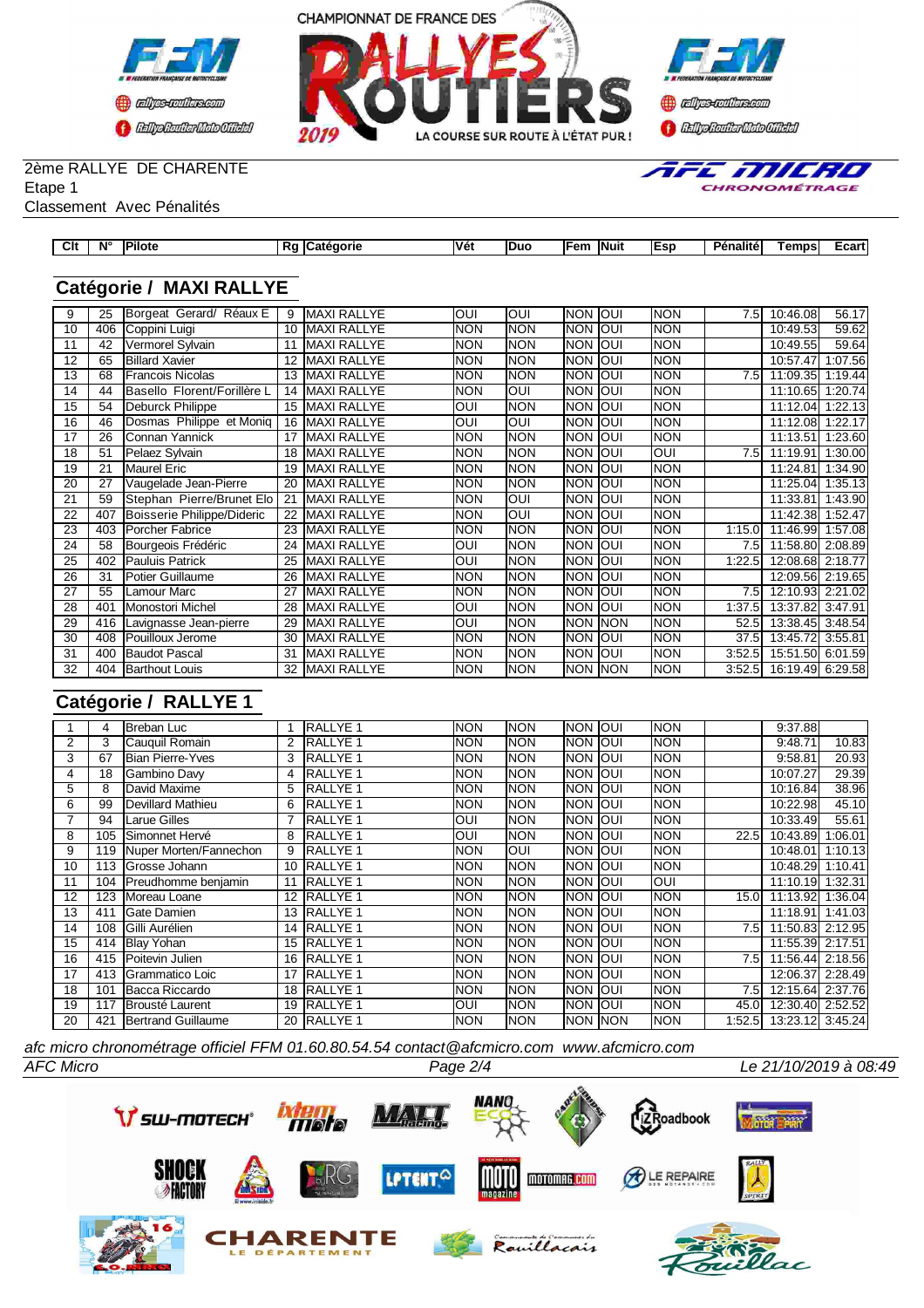





AFE MILRO

CHRONOMÉTRAGE

## 2ème RALLYE DE CHARENTE

Etape 1

Classement Avec Pénalités

| Clt | $N^{\circ}$ | יים! | - 16 | Véi | . | lFem | <b>INuit</b> | <b>IEsp</b> | DA.<br>nalite | emps | uai l |
|-----|-------------|------|------|-----|---|------|--------------|-------------|---------------|------|-------|
|     |             |      |      |     |   |      |              |             |               |      |       |

## **Catégorie / RALLYE 1**

| 21 | 422 Beaumont Aurélien           | 21 RALLYE 1         | <b>NON</b> | <b>NON</b> | INON INON        | <b>INON</b> | 1:45.0 14:11.25 4:33.37 |  |
|----|---------------------------------|---------------------|------------|------------|------------------|-------------|-------------------------|--|
| 22 | 412   D'abrigeon Franck         | 22 RALLYE 1         | <b>NON</b> | <b>NON</b> | <b>INON JOUL</b> | IOUI        | 2:22.5 14:28.05 4:50.17 |  |
| 23 | 410 Gorka Christophe/Vacher     | 23 <b>IRALLYE 1</b> | <b>NON</b> | IOUI       | <b>INON JOUL</b> | <b>INON</b> | 1:22.5 15:41.43 6:03.55 |  |
| 24 | 419 Rudyk Trystan               | 24 RALLYE 1         | <b>NON</b> | <b>NON</b> | <b>INON JOUL</b> | <b>INON</b> | 4:37.5 17:30.02 7:52.14 |  |
| 25 | 409 Henry Didier/Tighlit Sabrin | l 25 IRALLYE 1      | <b>OUI</b> | IOUI       | <b>INON JOUL</b> | <b>INON</b> | 6:15.0 20:45.48 11:07.6 |  |
| 26 | 424 Sirgue Nicolas              | 26 RALLYE 1         | <b>NON</b> | <b>NON</b> | <b>INON JOUI</b> | <b>INON</b> | 8:45.0 21:21.38 11:43.5 |  |

#### **Abandons**

| 418<br>ICł<br>: Svlvair<br>8888811Y<br>⊷<br>naux<br> | ∨⊏<br>・∽<br>IK.       | <b>NON</b> | INON<br><b>NON</b> | loui | <b>INON</b> |  |  |
|------------------------------------------------------|-----------------------|------------|--------------------|------|-------------|--|--|
| Gabriel<br>souhatous<br>LΔ                           | ∨⊏<br>╌<br>IK.<br>. . | <b>NON</b> | INON<br><b>NON</b> | loui | <b>INON</b> |  |  |

#### **Hors-Courses**

| $\sqrt{2}$<br>42J | ouilland<br><b>Brunc</b> | $\sqrt{5}$<br>'N | <b>NON</b> | $\sim$<br>ЭN<br>INI<br>. . | <b>INON</b> | <b>INON</b> | <b>INON</b> |  |  |
|-------------------|--------------------------|------------------|------------|----------------------------|-------------|-------------|-------------|--|--|
|                   |                          |                  |            |                            |             |             |             |  |  |

# **Catégorie / RALLYE 2**

|    |     | <b>Brebion Tanguy</b>    |    | <b>IRALLYE 2</b>    | <b>NON</b> | <b>NON</b> | Inon Ioui   |      | <b>NON</b>  |                   | 9:41.38          |         |
|----|-----|--------------------------|----|---------------------|------------|------------|-------------|------|-------------|-------------------|------------------|---------|
| 2  | 20  | Nimis Benoit             |    | <b>RALLYE 2</b>     | <b>NON</b> | <b>NON</b> | INON        | loui | <b>NON</b>  |                   | 9:49.44          | 8.06    |
| 3  | 15  | Gonzalez Emmanuel        |    | <b>RALLYE 2</b>     | <b>NON</b> | <b>NON</b> | INON.       | IOUI | <b>NON</b>  |                   | 9:50.42          | 9.04    |
|    | 163 | Jouanen Vincent          |    | <b>IRALLYE 2</b>    | <b>NON</b> | <b>NON</b> | Inon        | IOUI | <b>INON</b> |                   | 9:50.51          | 9.13    |
| 5  | 161 | <b>ICadenet Clément</b>  | 5  | RALLYE <sub>2</sub> | <b>NON</b> | <b>NON</b> | <b>INON</b> | IOUI | loui        |                   | 10:10.96         | 29.58   |
| 6  | 165 | <b>I</b> Delorme Maxime  | 6  | RALLYE <sub>2</sub> | <b>NON</b> | <b>NON</b> | INON        | IOUI | <b>NON</b>  |                   | 10:17.43         | 36.05   |
|    | 180 | Overney Christophe       |    | <b>RALLYE 2</b>     | <b>OUI</b> | <b>NON</b> | INON.       | loui | <b>NON</b>  |                   | 10:22.65         | 41.27   |
| 8  | 166 | <b>IBruneau Mathieu</b>  | 8  | <b>IRALLYE 2</b>    | <b>NON</b> | <b>NON</b> | Inon        | IOUI | <b>INON</b> |                   | 10:51.88         | 1:10.50 |
| 9  | 164 | Pétuaud-létang Bruno/Del | 9  | <b>RALLYE 2</b>     | <b>NON</b> | <b>OUI</b> | <b>INON</b> | loui | <b>NON</b>  |                   | 11:08.88         | 1:27.50 |
| 10 | 429 | Lechopier Franck         | 10 | <b>RALLYE 2</b>     | <b>NON</b> | <b>NON</b> | INON        | loui | <b>NON</b>  | 7.51              | 11:15.09 1:33.71 |         |
| 11 | 426 | Dubuc Pierre-Adrien      |    | <b>IRALLYE 2</b>    | <b>NON</b> | <b>NON</b> | INON.       | loui | <b>NON</b>  |                   | 11:44.11         | 2:02.73 |
| 12 | 432 | <b>IRichard David</b>    |    | <b>RALLYE 2</b>     | <b>NON</b> | <b>NON</b> | INON        | IOUI | <b>NON</b>  |                   | 11:56.27 2:14.89 |         |
| 13 | 167 | <b>Molinet Denis</b>     | 13 | <b>IRALLYE 2</b>    | <b>OUI</b> | <b>NON</b> | Inon        | loui | <b>NON</b>  |                   | 12:14.34 2:32.96 |         |
| 14 | 430 | Spinoza laurent          | 14 | <b>RALLYE 2</b>     | <b>NON</b> | <b>NON</b> | INON        | IOUI | <b>NON</b>  | 22.5I             | 12:17.69 2:36.31 |         |
| 15 | 160 | Bousselin Philippe       | 15 | RALLYE <sub>2</sub> | <b>OUI</b> | <b>NON</b> | Inon Ioui   |      | <b>NON</b>  | 1:22.51           | 13:09.49 3:28.11 |         |
| 16 | 169 | Maneuf Serge             | 16 | <b>IRALLYE 2</b>    | <b>OUI</b> | <b>NON</b> | Inon        | IOUI | <b>INON</b> | 15.0 <sub>l</sub> | 13:15.42 3:34.04 |         |
| 17 | 173 | Messeghem Christian      | 17 | <b>RALLYE 2</b>     | <b>OUI</b> | <b>NON</b> | <b>NON</b>  | loui | <b>NON</b>  | 1:00.0l           | 13:29.70 3:48.32 |         |
| 18 | 431 | Dupleix Flavien          | 18 | RALLYE <sub>2</sub> | <b>NON</b> | <b>NON</b> | INON        | loui | <b>NON</b>  | 2:37.5            | 13:37.16 3:55.78 |         |
| 19 | 428 | <b>Kern Simon</b>        | 19 | <b>RALLYE 2</b>     | <b>NON</b> | <b>NON</b> | Inon Ioui   |      | <b>NON</b>  | 3:15.0            | 16:41.69 7:00.31 |         |
| 20 | 162 | Dupuis-Maurin Valeryane  | 20 | <b>IRALLYE 2</b>    | <b>NON</b> | <b>NON</b> | IOUI        | IOUI | <b>NON</b>  | 15.0I             | 19:18.54 9:37.16 |         |

## **Catégorie / RALLYE 3**

|   |     | 238 Routhier Florent     | <b>IRALLYE 3</b> | <b>NON</b> | <b>NON</b> | <b>INON JOUI</b> | <b>INON</b> | 10:22.28         |         |
|---|-----|--------------------------|------------------|------------|------------|------------------|-------------|------------------|---------|
|   |     | 240 Courtaud Mathias     | <b>IRALLYE 3</b> | <b>NON</b> | <b>NON</b> | <b>INON JOUI</b> | IOUI        | 10:34.04         | 11.76   |
|   |     | 235 <b>Jarnac Thomas</b> | RALLYE 3         | <b>NON</b> | <b>NON</b> | <b>INON JOUI</b> | loui        | 10:56.91         | 34.63   |
|   | 241 | <b>IGroland Raphael</b>  | <b>RALLYE 3</b>  | <b>OUI</b> | <b>NON</b> | <b>INON JOUI</b> | <b>INON</b> | 11:06.82         | 44.54   |
| 5 |     | 233 Colliot Philippe     | RALLYE 3         | <b>NON</b> | <b>NON</b> | <b>INON JOUI</b> | <b>INON</b> | 12:12.84         | 1:50.56 |
| 6 |     | 236 Crescencio Pedro     | <b>IRALLYE 3</b> | <b>NON</b> | <b>NON</b> | <b>INON JOUI</b> | <b>INON</b> | 12:23.47 2:01.19 |         |

*AFC Micro Page 3/4 Le 21/10/2019 à 08:49 afc micro chronométrage officiel FFM 01.60.80.54.54 contact@afcmicro.com www.afcmicro.com*